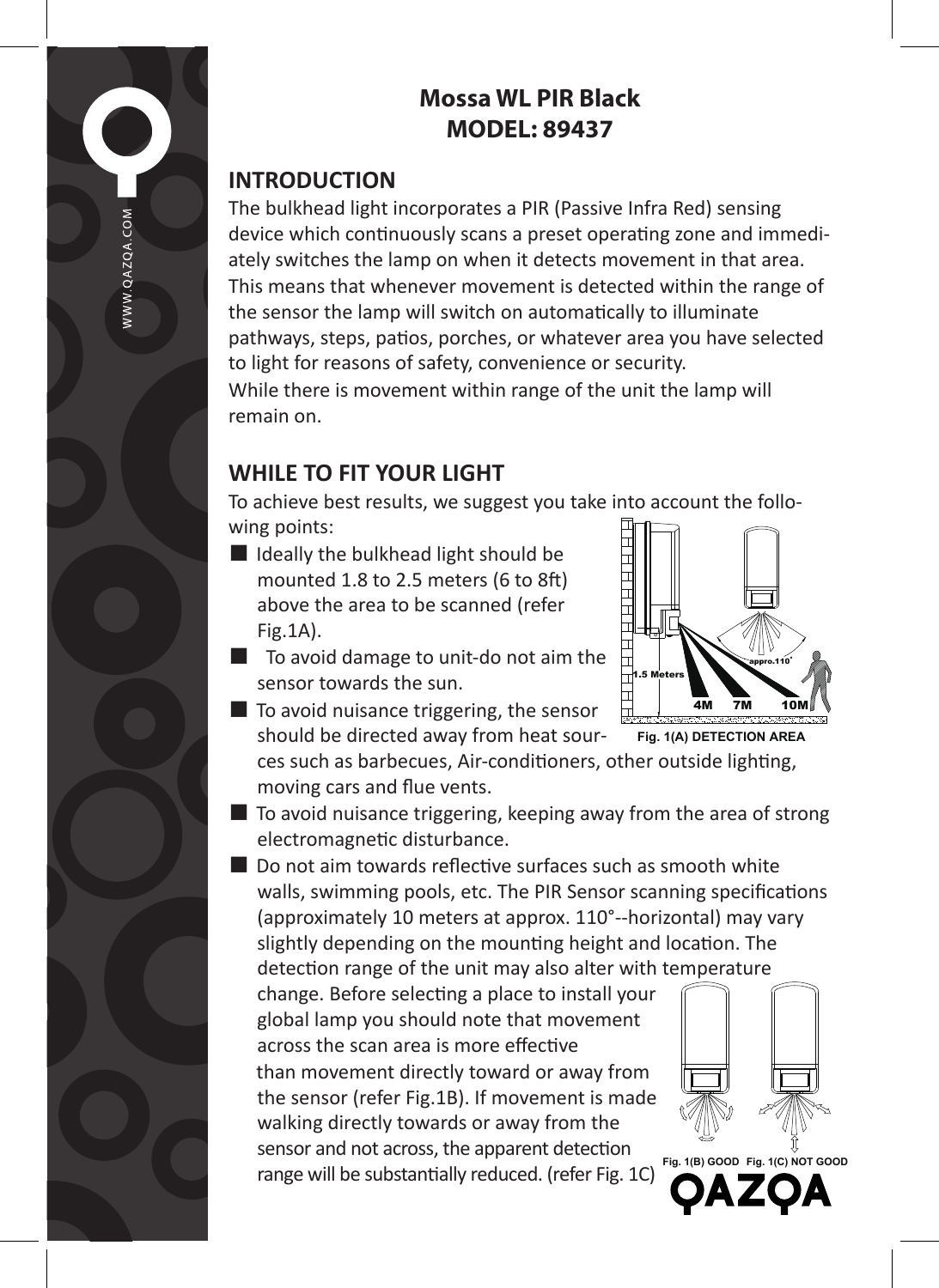

# **INSTALLATION**

Installation the bulkhead light, please referring to the Fig.2

- 1. Installation by a licensed electrician and according to IEC wiring Regulation.
- 2. Switch power off at the meter box and ensure that there is no power to the lamp.
- 3.Ensure install the unit according to the indicator of symbol direction on cover  $($   $\blacktriangle$ UP)
- 4. Remove the Lampshade by Screwdriver, see figure.
- 5. Unscrew the Screw (A) and remove the Transparent Plate.
- 6. Mark the mounting hole positions onto the wall. Drill and plug the wall at the marked positions. Screw the lamp body to wall with suitable Mounting Screws (supplied)
- 7. Connecting the main power wires to the Terminal Block (see the relative symbols—Fig.2), the Cable must pass through the Wiring Rubber Gasket.
- 8. Insert the Max. 60Watt / 230V~ 50Hz incandescent Bulb into the Lamp-holder (E27)
- 9. Re-screw Transparent Plate.
- 10. Re-fit the Lampshade by hand.
- 11. After finish the mounting, you can adjust the detection area and working state of PIR Sensor.



**Fig. 2 Mounting and Wiring to Treminal**

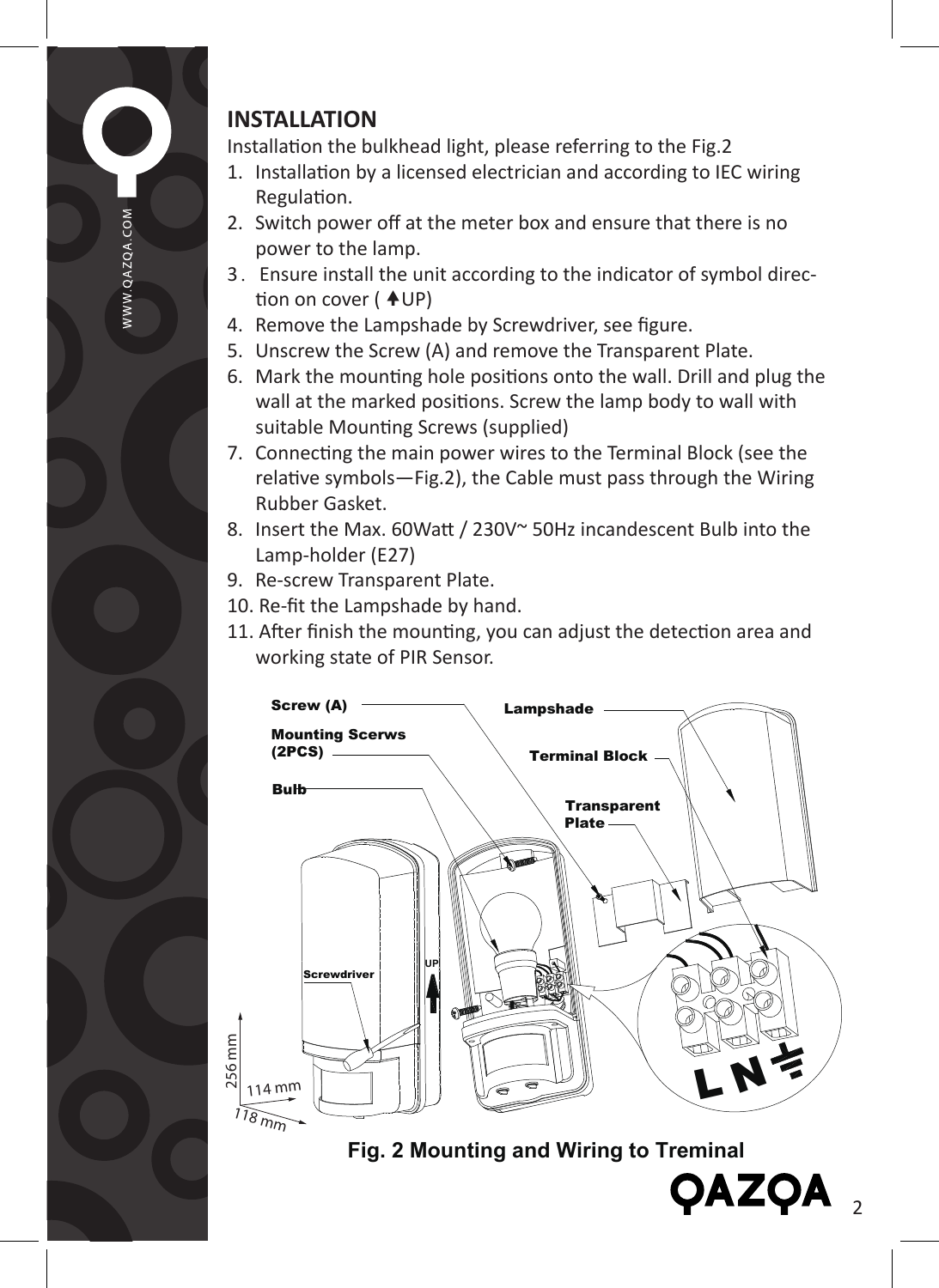

## **NOTES FOR ELECTRICIAN-- Installation by a licensed elec-**

#### **trician**

- 1) The Bulkhead Light should be wired to its own lamp switch. Do not interconnect with other lights on the same switch.
- 2) Do not connect to Dimmer.

### **UNDERSTANDING THE CON-TROLS**



**Fig.3 Control Knob** 

ADJUSTING THE DURATION TIME: The length of time that remains switched on after activation can be adjusted from (10±5) seconds to (4±1) minutes. Rotating the TIME knob from (+) to (-) will reduce the duration time.

Note: Once the light has been triggered by the PIR sensor any subsequent detection will start the timed period again from the beginning. ADJUSTING THE LUX CONTROL LEVEL: The Lux control module has a built-in sensing device (photocell) that detects daylight and darkness. The  $(*)$  position denotes that the bulkhead light can work at day and night, and the  $(\mathcal{D})$  position only work at night. You can set to operate the unit at the desired level by adjusting the LUX knob.

# **SETTING THE CONTROLS**

- 1. Put the Lux control knob to light  $(*)$  position, turn the wall switch on and wait half a minute for the control circuit to stabilize. At this stage ensure that the TIME control knob is set at minimum duration time (-) position. The bulkhead light will now switch on and remain on for about 30 seconds (within 60 seconds).
- 2. Direct the sensor toward the desired area to be scanned.
- 3. Carry out the WALKING-TEST to know the detection area. (refer Fig. 1B).
- 4. Adjust time control to required setting.
- 5. To set the lux level at which the lamp will automatically switch "on" at night, please turn the LUX control knob from daylight to night. If the lamp is required to switch on earlier, e. g. Dusk, wait for the desired environment light level, then slowly turn the LUX control knob towards the daylight  $(* )$  while someone walks across the center of the area to be detected. When the lamp switches on, release the LUX control knob. You may need to make

further adjustments to achieve your ideal light level setting. Important: 1) To avoid dust build-up and ensure proper functioning of the global lamp, wipe the sensor lens lightly with a damp cloth every 3 months. But never modify the unit, there are no any user